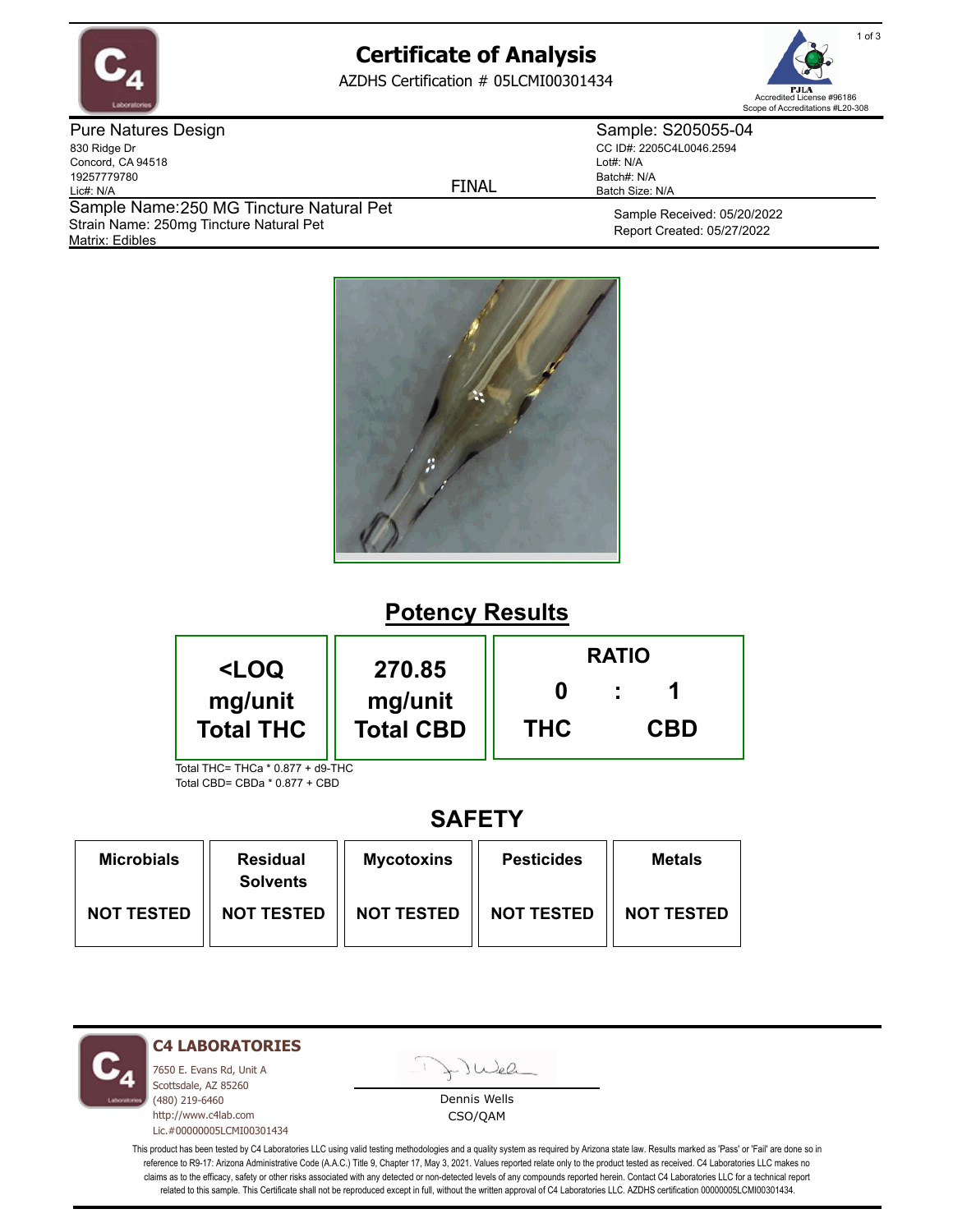

### **Certificate of Analysis**

AZDHS Certification # 05LCMI00301434



Pure Natures Design 830 Ridge Dr Concord, CA 94518 19257779780 Lic#: N/A Matrix: Edibles Sample Name: 250 MG Tincture Natural Pet Strain Name: 250mg Tincture Natural Pet

FINAL

Lot#: N/A Batch#: N/A

Batch Size: N/A

Sample: S205055-04 CC ID#: 2205C4L0046.2594

> Sample Received: 05/20/2022 Report Created: 05/27/2022

### **Cannabinoids by HPLC - Commercial**

Date Analyzed: 05/24/2022 Analyst Initials: KWT

| Analyte                   | . OQ          | <b>Mass</b>                                                                                        | <b>Mass</b>                                                            | <b>Mass</b> | Q              |
|---------------------------|---------------|----------------------------------------------------------------------------------------------------|------------------------------------------------------------------------|-------------|----------------|
|                           | $\frac{0}{0}$ | $\%$                                                                                               | mg/g                                                                   | mg/unit     |                |
| <b>THCA</b>               | 0.0389        | $<$ LOQ                                                                                            | $<$ LOQ                                                                | $<$ LOQ     | Q3             |
| d9-THC                    | 0.0389        | <loq< td=""><td><loq< td=""><td><math>&lt;</math>LOQ</td><td>Q<sub>3</sub></td></loq<></td></loq<> | <loq< td=""><td><math>&lt;</math>LOQ</td><td>Q<sub>3</sub></td></loq<> | $<$ LOQ     | Q <sub>3</sub> |
| d8-THC                    | 0.0389        | $<$ LOQ                                                                                            | $<$ LOQ                                                                | $<$ LOQ     | Q <sub>3</sub> |
| CBDA                      | 0.0389        | $<$ LOO                                                                                            | $<$ LOO                                                                | $<$ LOO     | Q <sub>3</sub> |
| <b>CBD</b>                | 0.0389        | 0.935                                                                                              | 9.35                                                                   | 270.85      | Q <sub>3</sub> |
| <b>CBG</b>                | 0.0389        | $<$ LOQ                                                                                            | $<$ LOQ                                                                | $<$ LOQ     | Q <sub>3</sub> |
| <b>CBN</b>                | 0.0389        | $<$ LOO                                                                                            | $<$ LOQ                                                                | $<$ LOO     | Q <sub>3</sub> |
| <b>CBC</b>                | 0.0389        | $<$ LOQ                                                                                            | $<$ LOQ                                                                | $<$ LOQ     | Q <sub>3</sub> |
| Total Cannabinoids 0.0389 |               | 0.935                                                                                              | 9.35                                                                   | 270.85      | Q <sub>3</sub> |
| <b>Total THC</b>          | 0.0389        | $<$ LOQ                                                                                            | $<$ LOQ                                                                | $<$ LOQ     | Q <sub>3</sub> |
| <b>Total CBD</b>          | 0.0389        | 0.935                                                                                              | 9.35                                                                   | 270.85      | Q3             |

Total THC= THCa \* 0.877 + d9-THC. Total CBD= CBDa \* 0.877 + CBD. LOQ = Limit of Quantitation; NR = Not Reported; ND = Not Detected.

Unless otherwise stated all quality control samples performed within

specifications established by the Laboratory.

Cannabinoids method: HPLC-DAD.

1 unit= 28.968g

Unit Description: 30mL bottle



#### **C4 LABORATORIES**

7650 E. Evans Rd, Unit A Scottsdale, AZ 85260 (480) 219-6460 http://www.c4lab.com Lic.#00000005LCMI00301434

Juel

Dennis Wells CSO/QAM

This product has been tested by C4 Laboratories LLC using valid testing methodologies and a quality system as required by Arizona state law. Results marked as 'Pass' or 'Fail' are done so in reference to R9-17: Arizona Administrative Code (A.A.C.) Title 9, Chapter 17, May 3, 2021. Values reported relate only to the product tested as received. C4 Laboratories LLC makes no claims as to the efficacy, safety or other risks associated with any detected or non-detected levels of any compounds reported herein. Contact C4 Laboratories LLC for a technical report related to this sample. This Certificate shall not be reproduced except in full, without the written approval of C4 Laboratories LLC. AZDHS certification 00000005LCMI00301434.

2 of 3